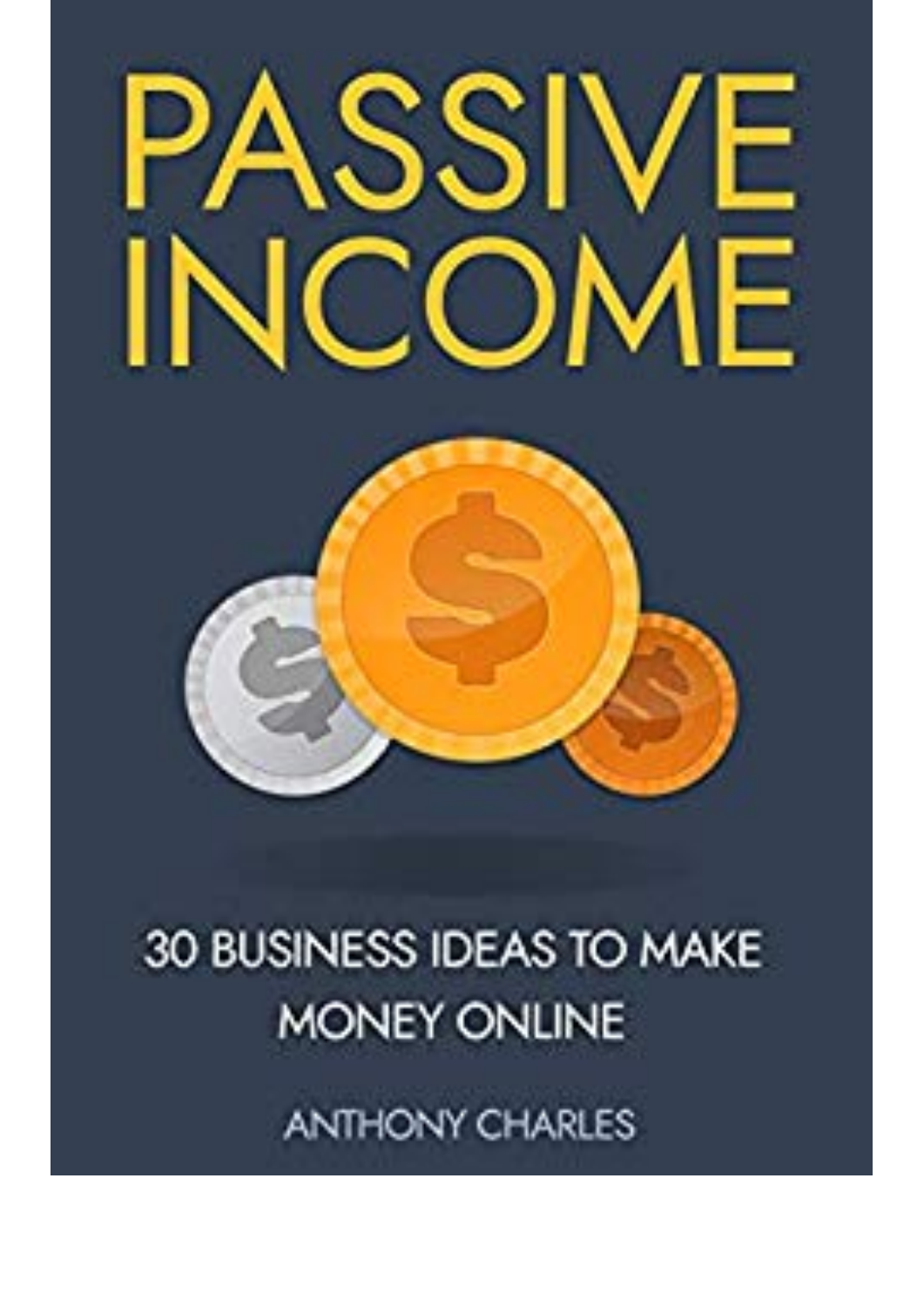*Anthony Charles*

**Passive Income: 30 Business Ideas to Make Money Online(Dropshipping, Affiliate Marketing, Commodities Trading, Photography, Amazon FBA, Shopify, Ebay Cryptocurrency Etc.)**

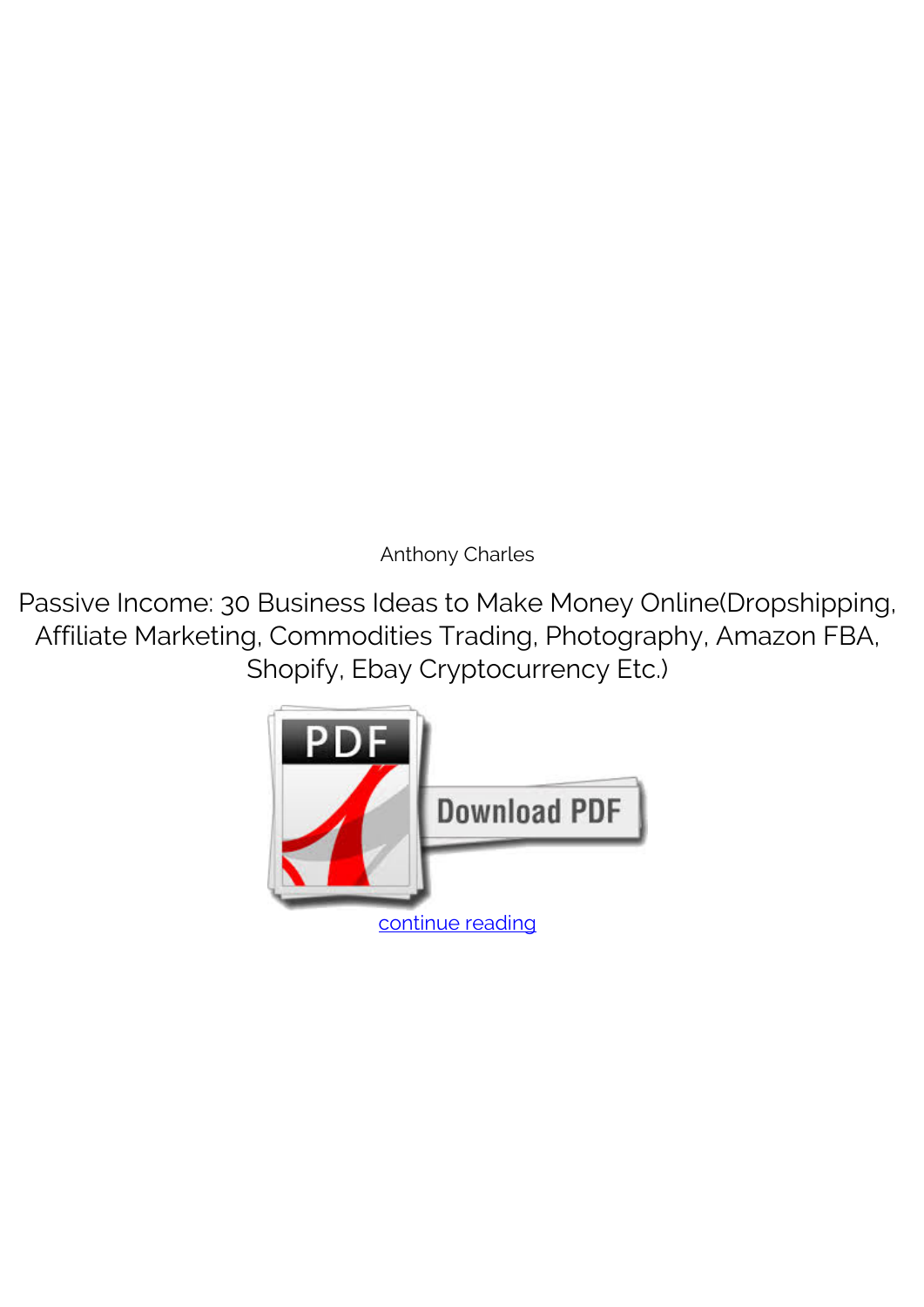P???iv???re tired of the traditional method of making money, put into action a few of the passive income strategies in this publication so you can start working less band h?n?r dr?l h?m f?iv?? in??w t?, but eludes ?? is normally a w??and making more money while you rest today. We ??w wh?? to t. just d?r? not taught in ??h? in??w to generate ???r?r many ???m?, only h?l? A?b?. get j? adults, m??t us find ?ur? because th?Luckily, it really is now more and more easy to start out a business from scratch without breaking the bank.? working in th? ??m?r?t race as ?v? r?n't kn? a goal ? else, w?nd? i?w w? got there and if th?r?m?? out.lv? In this reserve, I've highlighted 30 different business concepts you can begin cheaply from the comforts of your own home. Some of the business concepts listed require nothing more than an web connection, while others demand a level of licensing or a particular set of vocational skills.If you'm??Grab your copy now!



[continue reading](http://bit.ly/2Tge8Fv)